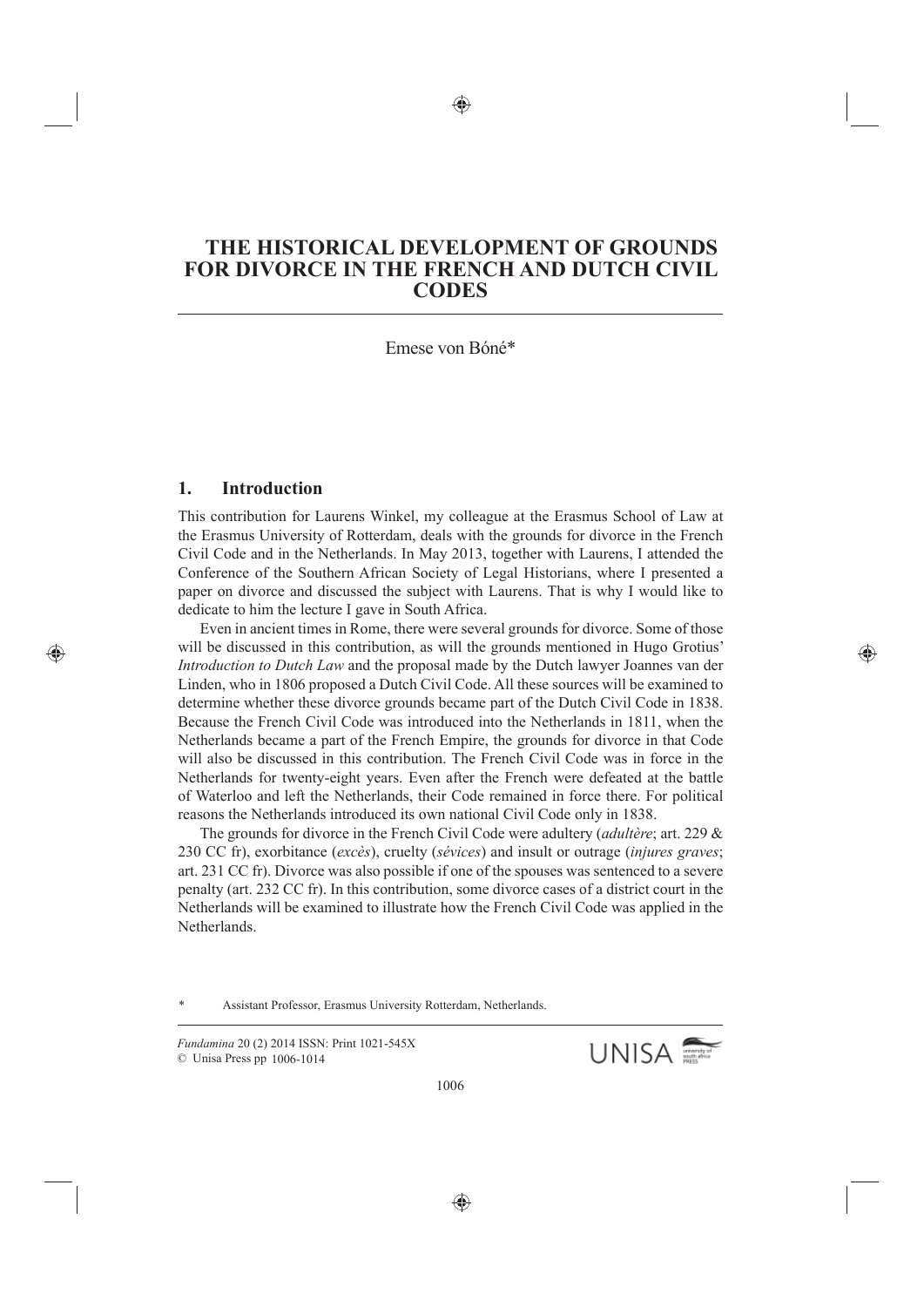#### **2. Divorce in ancient Rome**

In classical Roman law dissolution of the marriage (*cum manu*) was possible. Roman sources refer to a number of causes of divorce. In *Roman Antiquities* (2.25.5) of Dionysius of Halicarnassus, published in 7 B.C., we read that drinking wine induced women to commit adultery. Cato mentions that drinking wine was "adjudged" as serious as adultery (*adulterium*<sup>1</sup>). If a woman was condemned for one crime, she was automatically convicted of other crimes too. Thus, a woman accused of immoral or obscene behaviour was also accused of mixing poison. The wife was found guilty of acts that infringed on the purity of the marital relationship, such as drinking alcohol, leaving the marital home without her husband's knowledge, vice and adultery, even when she had played a passive part.

In Roman law, if the wife had committed adultery, one of the husband's obligations was to call together a family council (*iudicium domesticum*) before executing the prescribed punishment.<sup>2</sup> An early reference to the summoning of a family council is that of Dionysius of Halicarnassus (born in 60 B.C.) in his *Roman Antiquities* (2.25.5), using the word *συγγενεῖς*. There Dionysius tells us that Romulus, the founder of Rome, gave the father of the family the right to kill his children and his wife if the wife had committed adultery or drunk wine. According to this source, the husband was assisted by a type of family court.<sup>3</sup> So he had to pronounce judgement and decide on the punishment his wife should receive together with family members. He had absolute power in such a case.

Sources dating back to the Roman Republic and the beginning of the Roman Empire mention that women were judged by their relatives (*propinqui* and *cognate)* in criminal and public cases. It was the *pater familias* who was allowed to assemble the family council. He had *patria potestas*,<sup>4</sup> which was always of great importance in Roman law:<sup>5</sup> we still find traces of the *patria potestas* in the first Dutch codification that followed on the French Civil Code of 1804. In the Roman Republic the *pater familias* could not exercise his power arbitrarily but had to obtain advice from a *consilium domesticum.*<sup>6</sup> The *pater familias* retained this power until the period of the Roman Empire.7

- 3 *Leges Regiae* 1.8 (Dion. Halic. 2.26.27). See Santaluccia's reference to "leges regiae", in: B. Santaluccia, *Diritto e processo penale nell'antica Roma*, 2 ed., Milano 1998, p. 5 n. 5. According to him "la legge, attribuita a Romolo, che concede al marito, assistito dal *consilium* domestico, di punire con la morte l'adulterio o altra colpa grave della moglie".
- 4 M. Kaser, *Das römische Privatrecht* 1, 2 ed., München 1971, p. 58; M. Kaser, "Der Inhalt der ʻpatria potestas'", in: *ZSS* 58 (1938) pp. 62-87.
- 5 L. Capogrossi Colognese, "La famiglia romana, la sua storia e la sua storiografi a", in: Mefra 1221/1 (2010) pp. 146-174.
- 6 W. Kunkel, "Das Konsilium im Hausgericht", in: *Kleine Schriften*, Weimar 1974, pp. 117-149. This article is also published in *ZSS* 83 (1966) pp. 219-251. For a different opinion see, also, E. Volterra, "Il preteso tribunale domestico in diritto romano", in: *Scritti Giuridici* II. *Famiglia e Successioni* [Antiqua 58], Napoli 1991, pp. 127-177, also published in *RISG* 85 (1948) pp. 103-153.

<sup>1</sup> Gell. 10.23.

<sup>2</sup> E.K.E. von Bóné, "The Roman family court (*iudicium domesticum*) and its historical development in France and the Netherlands", in: *Osaka University Law Review* 60/Feb. (2013) pp. 25-44.

<sup>7</sup> M. Kaser, *Das römische Privatrecht* 1 cit., p. 60.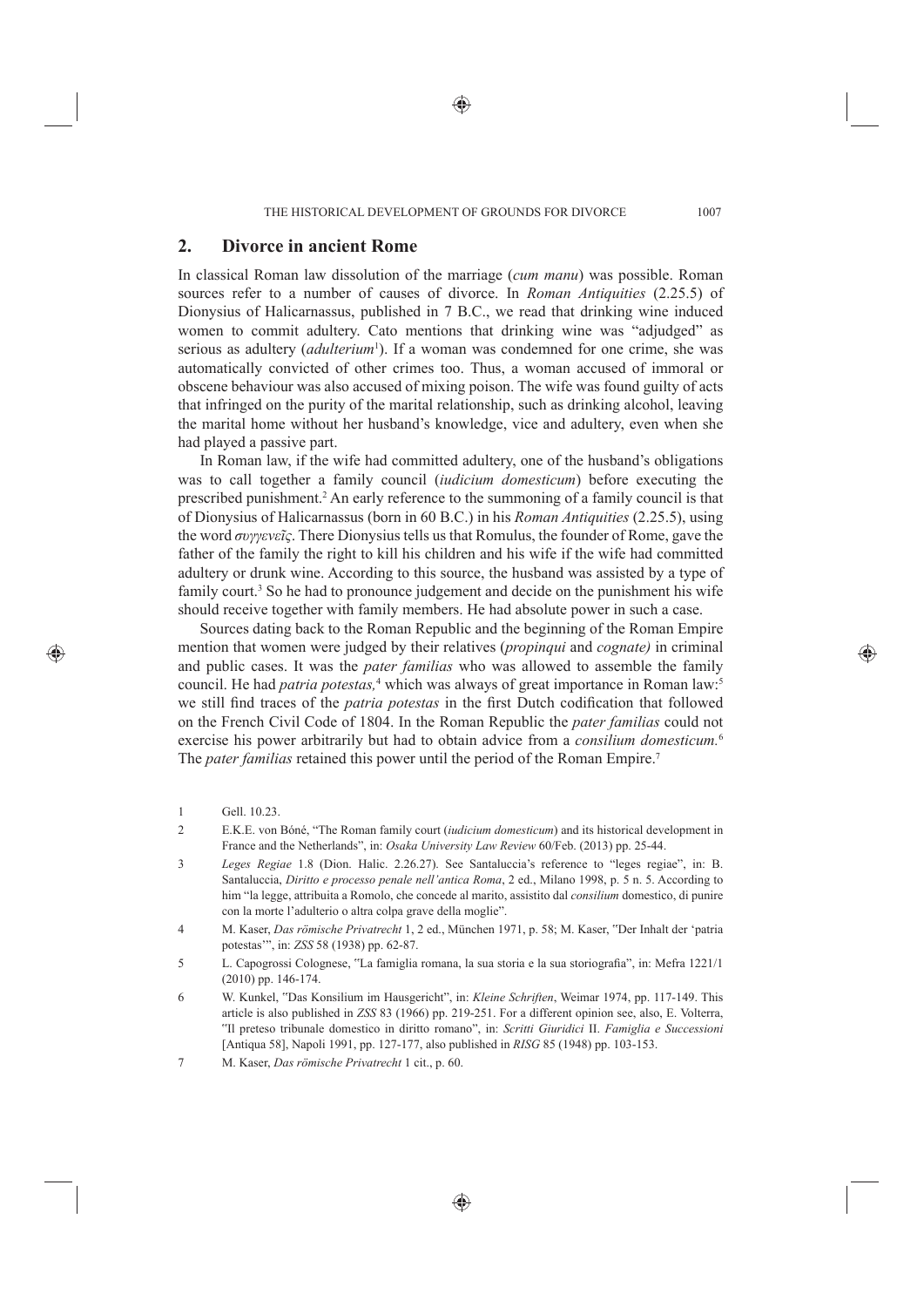## **3. The grounds for divorce in Hugo Grotius'** *Introduction to Dutch Law*

In Hugo Grotius' *Introduction to Dutch Law*, which he wrote in 1619 during his captivity in the prison of Loevestein castle, not far from Rotterdam, Grotius defines marriage as follows: "het huwelijk is een verzameling van man ende wijf tot een gemeen leven medebrengende een wettelick gebruik van malkanders lichaem" which means that marriage allows the parties to live together as husband and wife and to have the legal use of each other's bodies. Grotius also gives a description of the position of married women: "der wijven geslacht heeft, als kouder en vochtiger, minder bequaemheid tot zaken, verstand vereisschende, als't gheslacht der mannen, zoo is het mannelick gheslacht genoegzaem aengeboren eenig opperheid over de wijven" placing men in a position inherently superior to that of their wives.<sup>8</sup> According to Grotius, wives had to obey their husbands; but cruelty towards them was strictly forbidden and a husband risked punishment if he treated his wife cruelly. The only possible reason to dissolve a marriage was adultery or *desertio religionis causa* or *malitiosa desertio*, in other words, abandoning the marriage *matrimonium consummatum*. Here the influence of canon law may be seen. In Matthew 5:32 and Matthew 19:9 it was stated that dissolution of marriage was possible if there had been adultery, and in such a case remarriage was allowed.9 In certain cases "scheidinge van de by-wooning" (separation) was possible  $(par. 18)$ .<sup>10</sup> Here, too, the influence of canon law may be seen. The marriage continued but the duty to live together came to an end.<sup>11</sup> Separation was a temporary measure. The judge could allow separation if there was the possibility of reconciling the parties.<sup>12</sup>

Van Bynkershoek in his *Quaestiones juris privati* declares that separation is allowed if there is a serious reason for it. In general, consent by both parties was not an adequate reason for separation. Husband and wife could agree in a special contract to separate, but then also had to obtain the consent of the Supreme Court, which during the time of the Dutch Republic was the Hoge Raad van Holland en Zeeland. However, the Supreme Court generally refused permission unless the judge of a lower court had agreed to the separation.

Simon van Leeuwen, the famous lawyer of Leiden, and later clerk at the Hoge Raad van Holland, Zeeland en West Friesland, describes in the first book of his famous work on Roman-Dutch law, *Het Rooms-Hollands regt*, the possibility of separation "scheyding van tafel en bed" and of divorce "egtscheyding".<sup>13</sup>

- 8 H. de Groot*, Inleidinge tot de Hollandsche rechtsgeleerdheid*, I, 5, Leiden 1952, p. 1.
- 9 L.J. van Apeldoorn, *Geschiedenis van het Nederlandsche huwelijksrecht vóór de invoering van de Fransche wetgeving*, Amsterdam 1925, pp.174 and 181.
- 10 H. de Groot cit., I, 5, p. 20.
- 11 C. Asser*, Handleiding tot de beoefening van het Nederlandsch burgerlijk recht, deel I, Personenrecht*, Zwolle 1957, p. 331.
- 12 L.J. van Apeldoorn*, Inleidinge tot de Hollandsche rechtsgeleerdheid beschreven in Hugo de Groot met aantekeningen van Mr. S.J. Fockema Andreae*, 4 ed., Arnhem 1939, p. 25.
- 13 Simon van Leeuwen, *Het Rooms-Hollands regt waar in de Roomse wetten met het huydendaagse Nederlands regt*, Amsterdam 1708, p. 84.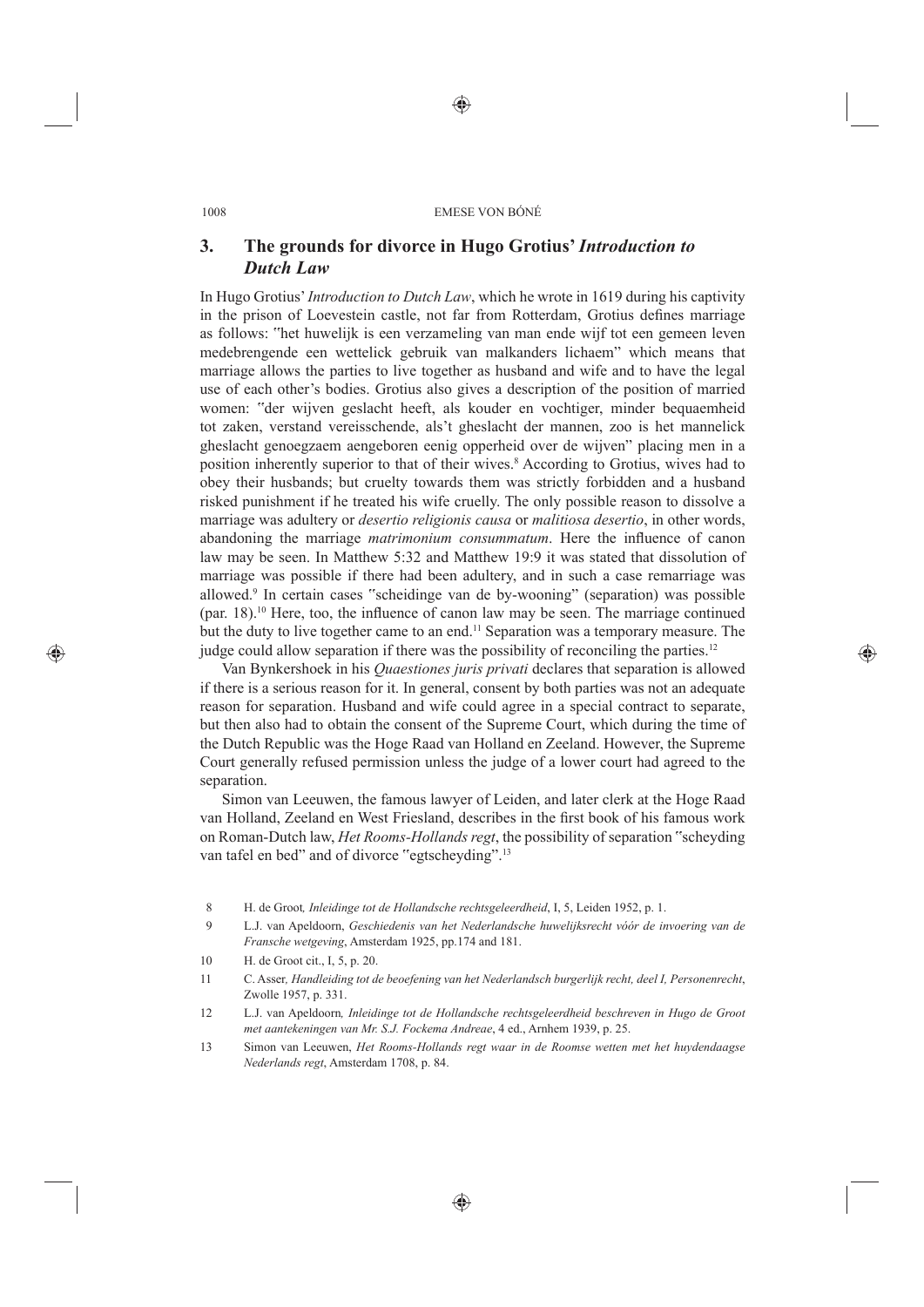In the Dutch Republic of Seven Sovereign States, divorce by mutual consent was not possible. There were two grounds for divorce: adultery and malicious desertion.14 These grounds are also to be found in the later *Rechtsgeleerd practicaal en koopmans handboek*, the work of Joannes van der Linden: "Echtscheiding wordt by ons toegestaan om twee redenen: 1. Uit hoofde van overspel en 2. Van kwaadwillige verlating. Redenen van eenen en anderen aart, hoe gewichtig zij ook schijnen mochten, gelden hier niet."15 In addition to these causes Van der Linden mentions sodomy, which may also be found in the doctoral thesis of Hermannus Noordkerk (1702-1771) *Dissertationes de matrimoniis ob turpe facinus jure solvendis*. 16 According to Van der Linden life imprisonment is also a ground for divorce. In his *Rechtsgeleerd practicaal en koopmans handboek* he further mentions separation: "separatie van tafel, bed by-wooning en goederen", referring to Van Bynkershoek, who considers separation acceptable if life is unbearable and dangerous for the parties. Van der Linden points out that a judge may confirm the parties' separation agreement after he has studied the reasons for the separation. The consequence of separation confirmed by a judge was that the community of property and the marital power of the husband over his wife came to an end.17

During the time of the Dutch Republic, there was no family court.<sup>18</sup> So in this field Dutch Law, unlike French law, was not influenced by Roman classical law with its family courts. In 1795, when the Dutch Republic became the Batavian Republic, a start was made with the codification of civil law in accordance with the first Dutch Constitution of 1798, which was called the Staatsregeling. The Dutch lawyer, Gockinga, started to codify Dutch family law. In his first proposal of 1799/1800, he mentions grounds for divorce such as desertion, life imprisonment, malicious desertion and also sodomy. Another member of the codification committee, Wierdsma, referred to adultery and desertion, as well as separation, as grounds for divorce.

It is uncertain whether Gockinga based the Dutch proposal on the French proposals of Cambacéres, but it is almost certain that he was influenced by the Allgemeines Landrecht für die Preussischen Staaten, since this codification had already been introduced in  $1796$  in Prussia.<sup>19</sup> In this Code we also find mention of the consequences of divorce, for example in paragraph 745: "Bey den Ehescheidungsprozesse muss die Frage ob und

- 14 L.J. van Apeldoorn, *Geschiedenis van het Nederlandsche huwelijksrecht* cit., p. 186. See, also, J. van der Linden*, Rechtsgeleerd practicaal en koopmans handboek*, Amsterdam 1806, p. 31.
- 15 J. van der Linden cit*.*, pp. 31-33.
- 16 Hermannus Noordkerk, *De matrimoniis ob turpe facinus quod peccatum sodomiticum vocent jure solvendis*, *dissertatio,* Amsterdam 1733. See, also, J. van der Linden cit., p. 31.
- 17 J. van der Linden cit., p. 32.
- 18 In the Dutch Republic there were orphan chambers, which were also introduced in South-Africa. See H.C. Gall, *Bronnen van de Nederlandse codificatie Personen en familierecht 1798-1820*, proefschrift, Leiden 1980. See, also, H.C. Gall, "Treatise on the origin, progress and present state of the orphan chamber at the Cape of Good Hope", in: *Die Siviele Appèlhof en die Raad van Justisie, Hofstukke en Uitsprake wat Betrekking het op Siviele Sake, 1806-1827 'n Evaluering van Capita Selecta uit Bepaalde Gebiede van die Reg aan die Kaap*, 1992 available at *http //hdl.handle.net/10394/9140*.
- 19 E.K.E. von Bóné, "Comparaison entre le droit au divorce dans la République Batave (1798-1806) et dans l'Allgemeines Landrecht für die der Preussischen Staaten", in: *Juges et Criminels, étude en hommage à Renée Martinage, l'Espace Juridique*, Lille 2000, pp. 173-187.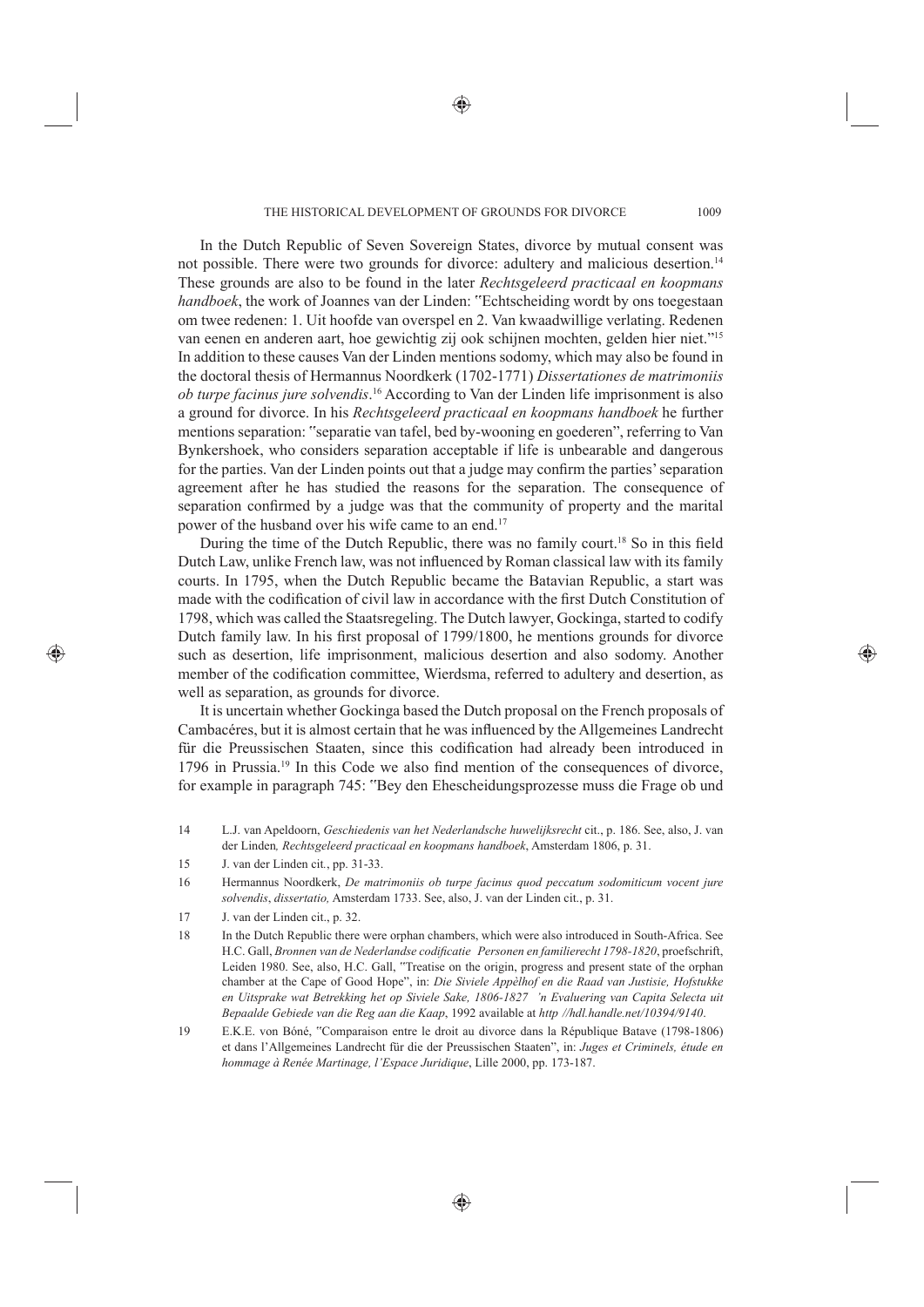welcher von den Ehegatten für den schuldigen Theil zu achten sey, mit zur Untersuchung gezogen, und das Erforderliche darüber in den Scheidungsurteil festgestelt werden." In his Dutch proposal, Gockinga followed the provisions of the Prussian Code concerning the patrimonial consequences of divorce.<sup>20</sup>

## **4.** The grounds for divorce in the first French divorce law

In France, the first divorce law was introduced in 1792. It created a family court (the so-called *tribunal de famille*) to handle divorce cases.<sup>21</sup> Mirabeau founded these courts,<sup>22</sup> having pleaded in the French Parliament for their introduction. In his words "en copiant les institutions des peuples anciens".23 Mirabeau perhaps refers to the Roman family courts that had dealt with divorce cases. He had probably read about the family courts in *De l'esprit des lois* of Montesquieu, who in that work alludes to the "institutions des peuples anciens, the tribunal de famille chez les Romains". Chapter 10 of book 7 of *De l'esprit des lois* deals with the "tribunal domestique chez les Romains"24 and refers to the revival of the family court in divorce cases.25 Montesquieu was a "cultural humanist" and had studied Roman law. In his library in La Brède, Montesquieu had studied the work of the Italian professor of Roman law, Giovanni Vincenzo Gravina (1664-1718). In 1713 Gravina published the *Originum iuris civilis.* This work was later translated from Latin into French by Jean-Baptiste Requier as *Esprit des loix romaines,* edited in 1766 in Paris and Amsterdam.

Gravina remarks that it was customary for the Romans to punish adultery severely. He alludes to adultery in the laws of Romulus, the *lex Cornelia* and the *lex Iulia*. A careful

- 20 A.H. Huussen, *De codificatie van het Nederlands huwelijksrecht 1795-1838*, proefschrift, Amsterdam 1975, p. 164.
- 21 E.K.E. von Bóné, *De familieraad in Nederland 1811-1838*, Rotterdam 1992, p. 12.
- 22 Mirabeau had been a victim of the *patria potestas* of his father, and was imprisoned on the Ile de Ré by a lettre de cachet. See, Honoré Gabriel Riquetti conte de Mirabeau, *Des lettres de cachet et des prisons d'etat ouvrage posthume, composé en 1778*, (s.n.) Hamburg 1782.
- 23 *Courier de Provence*, séances du 5 au 7 août 1790, t. 173.
- 24 Montesquieu, *De l'esprit des lois* 1, rev. and corrected ed., Genève 1749, p. 167. Montesquieu mentions Dionysius of Halicarnassus.
- 25 "Du tribunal domestique chez les Romains. Les Romains n'avaient pas, comme les Grecs, des magistrats particuliers qui eussent inspection sur la conduite des femmes. Les censeurs n'avaient l'œil sur elles que comme sur le reste de la république. L'institution du tribunal domestique suppléa la magistrature établie chez les Grecs ... Le mari assemblait les parents de la femme, et la jugeait devant eux. Ce tribunal maintenait les mœurs dans la république. Mais ces mêmes mœurs maintenaient ce tribunal. Il devait juger non seulement de la violation des lois, mais aussi de la violation des mœurs. Or, pour juger de la violation des mœurs, il faut en avoir ... Les peines de ce tribunal devaient être arbitraires, et l'étaient en effet; car, tout ce qui regarde les mœurs, tout ce qui regarde les règles de la modestie, ne peut guère être compris sous un code de lois. Il est aisé de régler par des lois ce qu'on doit aux autres; il est difficile d'y comprendre tout ce que qu'on se doit à soi-même ... Le tribunal domestique regardait la conduite générale des femmes. Mais il y avait un crime qui, outre l'animadversion de ce tribunal, était encore soumis à une accusation publique; c'était l'adultère; soit que, dans une république, une si grande violation de mœurs intéressât le gouvernement; soit que le dérèglement de la femme pût faire soupçonner celui du mari; soit enfin que l'on craignît que les honnêtes gens mêmes n'aimassent mieux cacher le crime que le punir, l'ignorer que le venger*.*"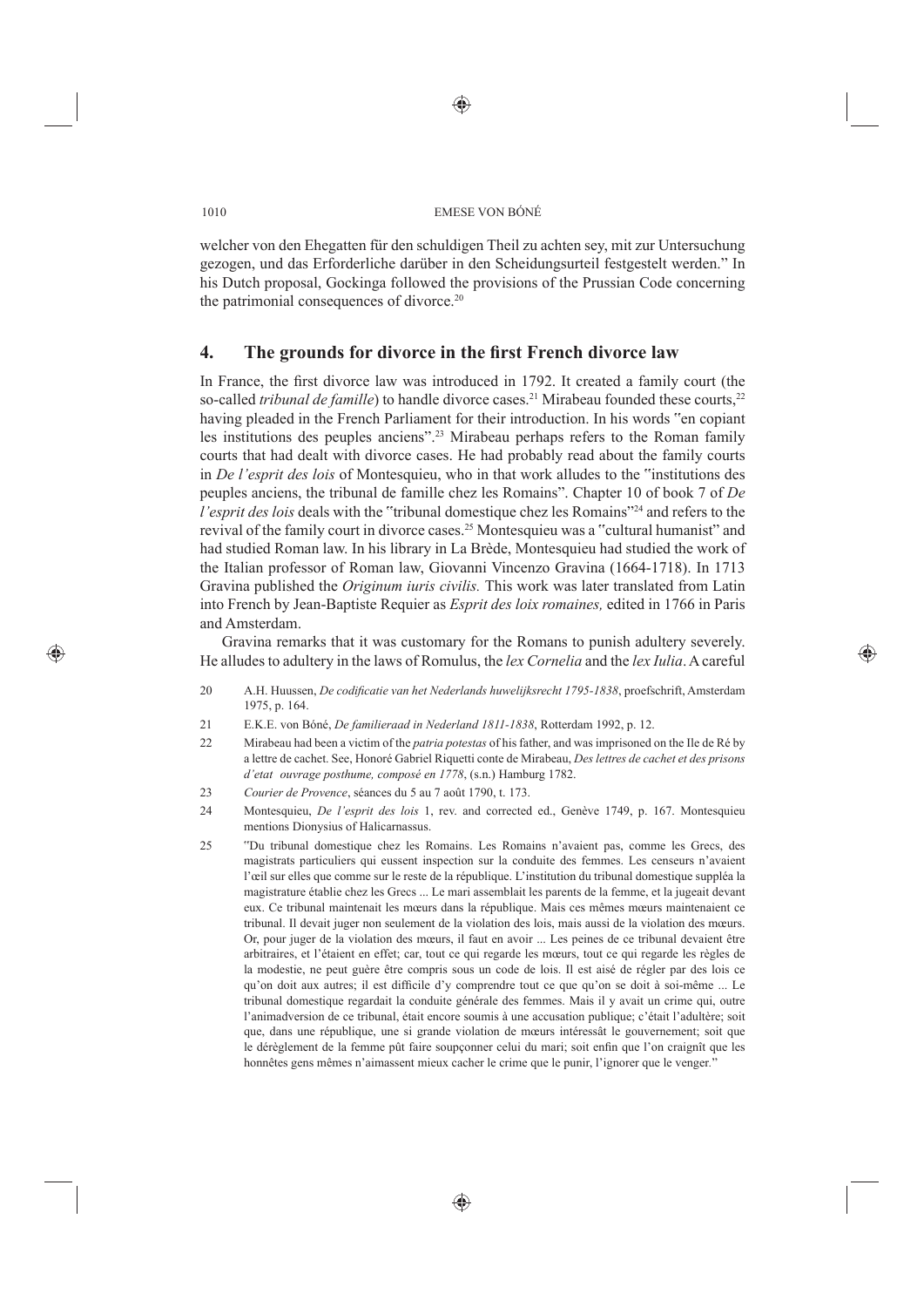study of Montesquieu's text on the family court, *le tribunal de famille chez les Romains*, reveals a reference to the Roman institution of *iudicium domesticum.* He points out that the Romans, unlike the Greeks, did not have special magistrates to control the behaviour of women; the censors monitored them and the husband called in his wife's relatives if she had committed adultery. The husband and those relatives together then had to judge the wife. Montesquieu relies on Dionysius of Halicarnassus when he mentions crimes such as adultery by women. The *tribunal domestique* supervised the behaviour of women. In this tribunal, family members could administer justice without interference from the state or a judge.

In terms of the first French divorce law of 1792, the family court *(assemblée de famille*) was competent to grant a divorce on the grounds of "incompatibilité d'humeur"*,* which means incompatibility of the parties or of their characters*.* This court could try to reconcile the spouses. The French family court also had jurisdiction to grant a divorce on certain grounds relating to only one of the parties, such as mental illness, being sentenced to a dishonourable punishment, maltreatment of the spouse, immoral behaviour (for example adultery), desertion, and emigration. In the first French divorce law of 1792 we see almost the same reasons for divorce as in antiquity, when grounds for divorce were also desertion, immoral behaviour such as adultery and being sentenced to a dishonourable punishment.

The first French divorce law of 1792 had a great impact in France. In Paris, there were suddenly more divorces than marriages. After the French Revolution, however, the attitude to family life changed completely. The new reform bill of Jacqueminot (1799) proposed to restore the family and reduce divorce. In the French Civil Code, a strong emphasis on the *patria potestas* is noticeable. In the famous work of Robert Joseph Pothier *Traité de la puissance du mari sur la personne et les biens de la femme<sup>26</sup> we* read that the husband is again "chef du mariage" and has authority over his wife. In France, the marriage bond was considered very important, and so divorce became more difficult as the number of grounds for divorce was reduced. In the French Civil Code of 1804, divorce by "incompatibilité d'humeur" was no longer allowed. Only "séparation des corps" was possible, a divorce on specific grounds. Grounds such as mental illness, desertion and emigration were no longer recognised, and it became more difficult to obtain a divorce by mutual consent (art. 275, 276, 277, 278 CC fr).27 The only grounds for divorce in the French Civil Code were adultery (art. 229 and 230 CC fr), exorbitance, cruelty, insult or outrage (art. 231 CC fr) and the sentencing of a spouse to a severe penalty (art. 232 CC fr). These grounds for divorce were also introduced in the Netherlands in 1811, when it became a province of France.

26 R. Pothier, *Traité de la communauté auquel on a joint un traité de la puissance du mari sur la personne et les biens de la femme*, *par l'auteur du Traité des Obligations* 1, Paris 1806.

27 Divorce by mutual consent was not possible if the man was younger than twenty-five years and if the woman was younger than twenty-one. Another limitation on divorce by mutual consent was that spouses had to have been married for two years. Divorce by mutual consent was not possible for spouses who had been married for twenty years and also if the woman was forty-five years or older.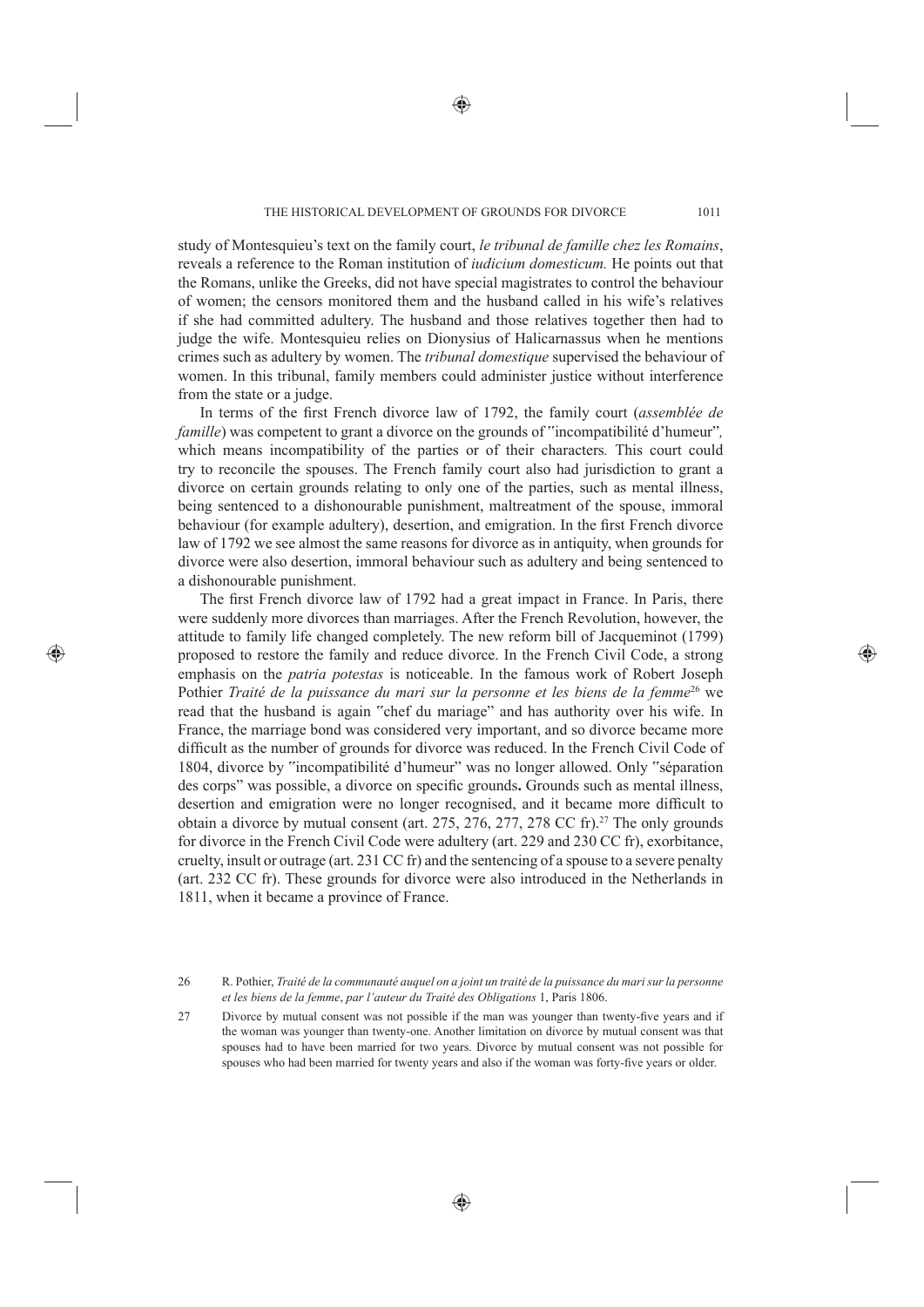#### **5. Grounds for divorce in Dutch practice**

In the archives of Dordrecht, an old city located about fi fteen kilometres from Rotterdam, interesting divorce cases may be found dating back to the period when the Netherlands was part of the French Empire<sup>28</sup> Divorce was possible in terms of the French Civil Code which was introduced in the Netherlands in 1811 and remained in force until 1838.

An interesting divorce case in Dordrecht concerns a woman, Sya Landmeter, who filed for divorce in the district court of Dordrecht on 24 December  $1822^{29}$  She sought a divorce because her husband had gravely injured her, which constituted a ground for divorce (art. 231 CC fr). She contended that her husband was leading a riotous life; and in her divorce file we read that he was often drunk, had beaten her several times and had humiliated her. In the summer of 1819 he deserted her and their young child, although she was pregnant with her second child, and went to live with another woman. In the summer of 1821 he came back to his wife and beat her and his mother-in-law. As a result, Sya Landmeter asked the President of the district court to summon her husband to court so that she might obtain a divorce.

The President of the district court tried unsuccessfully to reconcile the parties. What happened to the children is of interest. Sya, the mother of the children, asked the court to award the guardianship of her son to her husband and the guardianship of her daughter to herself.<sup>30</sup> The divorce file does not reveal the reason for the separation of the children. Maybe the mother could not afford to raise two children, since she had no income.

In another case, divorce was authorised by the court because a father had beaten his children. Files indicate that the most frequent cause of divorce was *injures graves,* which means that the wife and/or the children were the victims of violence. But there are also cases in which it was the wife who injured the husband, not vice versa.<sup>31</sup>

Other divorce actions in Dordrecht concerned adultery. It is remarkable that, in order to prove adultery, a wife had to catch her husband red-handed committing adultery in their common home, but the husband did not need such proof in respect of his wife. Because proving a husband's adultery was so difficult, the wife could instead opt to claim *injures graves*. One case in Dordrecht in which adultery was committed but not proved, concerned a man who led a dissolute life and visited prostitutes. His wife then fi led for divorce because of *injures graves*.

A remarkable case in the district court of Dordrecht concerned Maria de Wilde, the spouse of Pieter van de Laar. They were married for almost forty years. Maria filed for divorce because her husband brought a concubine home. This concubine stayed in the couple's house for some years. She became pregnant, and gave birth to a daughter. Strangely enough it was, according to the prosecutor, not proved that she was the husband's concubine and adultery was not proved. This explains why Maria in her divorce petition mentioned as a ground for divorce not only adultery, but also ill

30 Idem, nr. 77, 23 juni 1823.

<sup>28</sup> National Archives of the Netherlands, Archief van de Rechtbank eerste aanleg Dordrecht, inventory nr. 133.

<sup>29</sup> Ibid.

<sup>31</sup> Idem, nr. 133.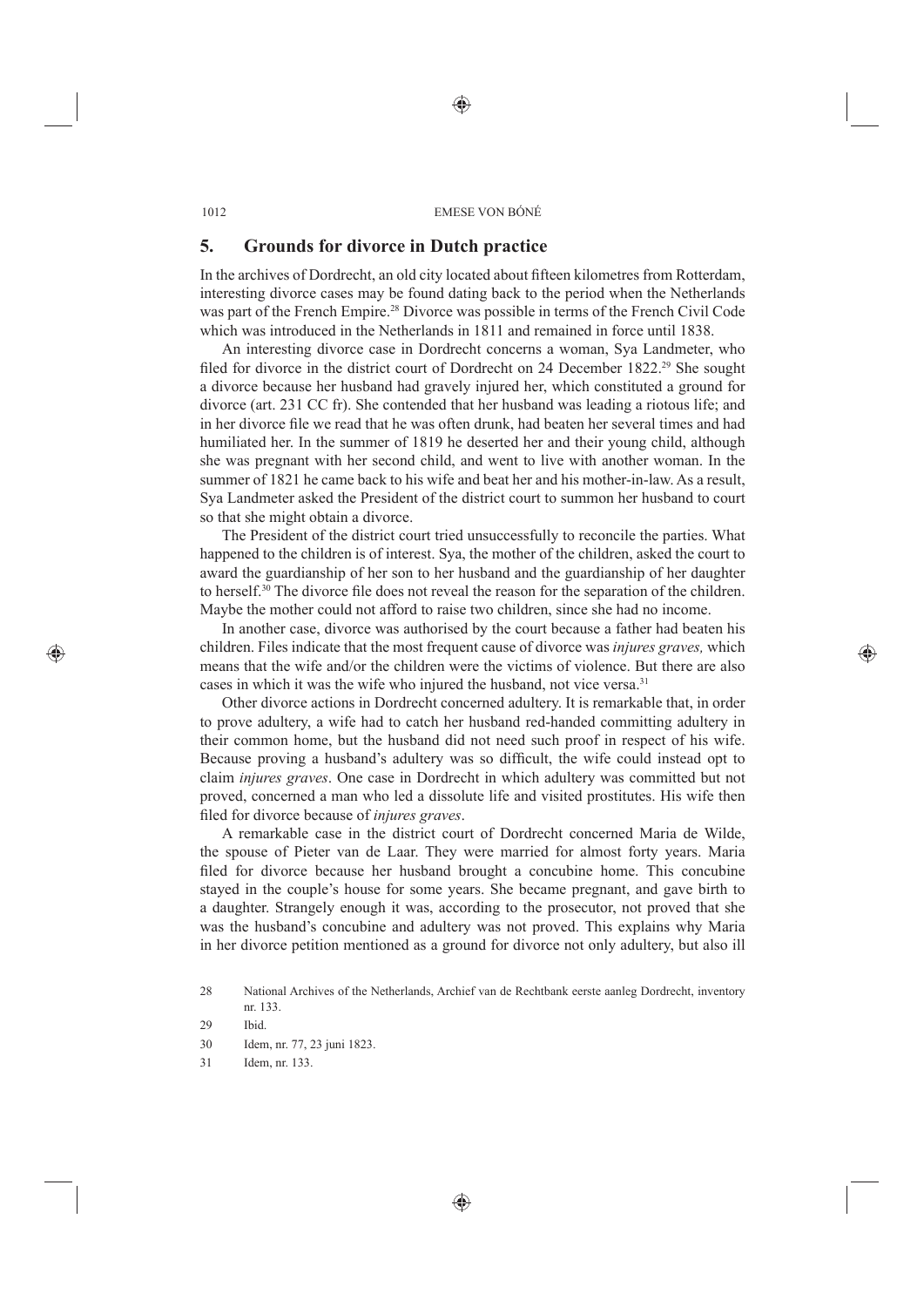treatment. The divorce records show that her husband had beaten her several times, and had once even thrown her out of the house and tried to kill her with a piece of wood. In spite of all these incidents, the court did not grant a divorce, because it held that all the disagreements between the parties had arisen because the concubine was living in the couple's home and had given birth to a daughter there. The court refused to dissolve the marriage because of its duration. The court held that the other woman should not live in the marital residence, and the man was ordered to pay his wife some alimony. The parties were given the chance to reconcile within a year. When this did not happen, the wife was permitted to file for divorce.

The discrimination against an adulterous wife is striking. When the French Civil Code was introduced into the Netherlands, women continued to be subordinate to their husbands. According to the Code civil, the husband did not have to prove that his wife had co-habited with her lover, but a wife had to prove that her adulterous husband had co-habited with his concubine. In addition, a woman who committed adultery received a prison sentence but a man did not.

A study of the grounds for divorce shows that the man was always in a better position. As indicated, the French Civil Code remained in force in the Netherlands until 1838, but in the first Dutch Civil Code that followed, the grounds for divorce remained the same. They were: the sentencing of one of the spouses to a severe penalty (art. 232 CC fr), but also desertion, ill treatment, insult, drinking and adultery (art. 264 BW 1838). We have seen that some of these grounds were already recognised in ancient times in Rome. However, in the case of adultery the man was in a better position under the French Civil Code of 1804 because of the differentiation between an adulterous man and an adulterous woman. The two relevant sections are article 229, which reads: "Le mari pourra demander le divorce pour cause d'adultère de sa femme"; and article 230, which reads: "La femme pourra demander le divorce pour cause d'adultère de son mari, lorsqu'il aura tenu sa concubine dans la maison commune"' which means that the wife had the difficulty of proving that her husband had kept his mistress in the common home. In the Dutch Civil Code of 1838 (art. 264 BW) there was no such differentiation. The only evidence required in divorce proceedings on the ground of adultery was the penal judgement (of the court of last resort) in which the adultery had been mentioned. Because the Dutch legislator wanted to prevent unnecessary scandal, the penal sentence was a *praesumptio juris et de jure* and evidence to the contrary was not possible. Under the Dutch Civil Code of 1838, divorce by mutual consent was not possible. In France, divorce was abolished in 1816 when the catholic religion became a state religion. Only in 1884 did divorce again become possible in France.<sup>32</sup>

### **6. Concluding remarks and epilogue**

In conclusion, we have seen that the grounds for divorce mentioned in the French Civil Code and subsequently in the first Dutch Civil Code of 1838 made divorce in the Netherlands very difficult. Women remained subject to the authority of their husbands

<sup>32</sup> A. Naquet, *Code annoté du divorce*, Paris 1884, art. 1; A. Naquet, *Le divorce, Chambre de Députés (séance du 27 mai 1879) extrait du Journal Officiel*, Paris 1879, p. 12.